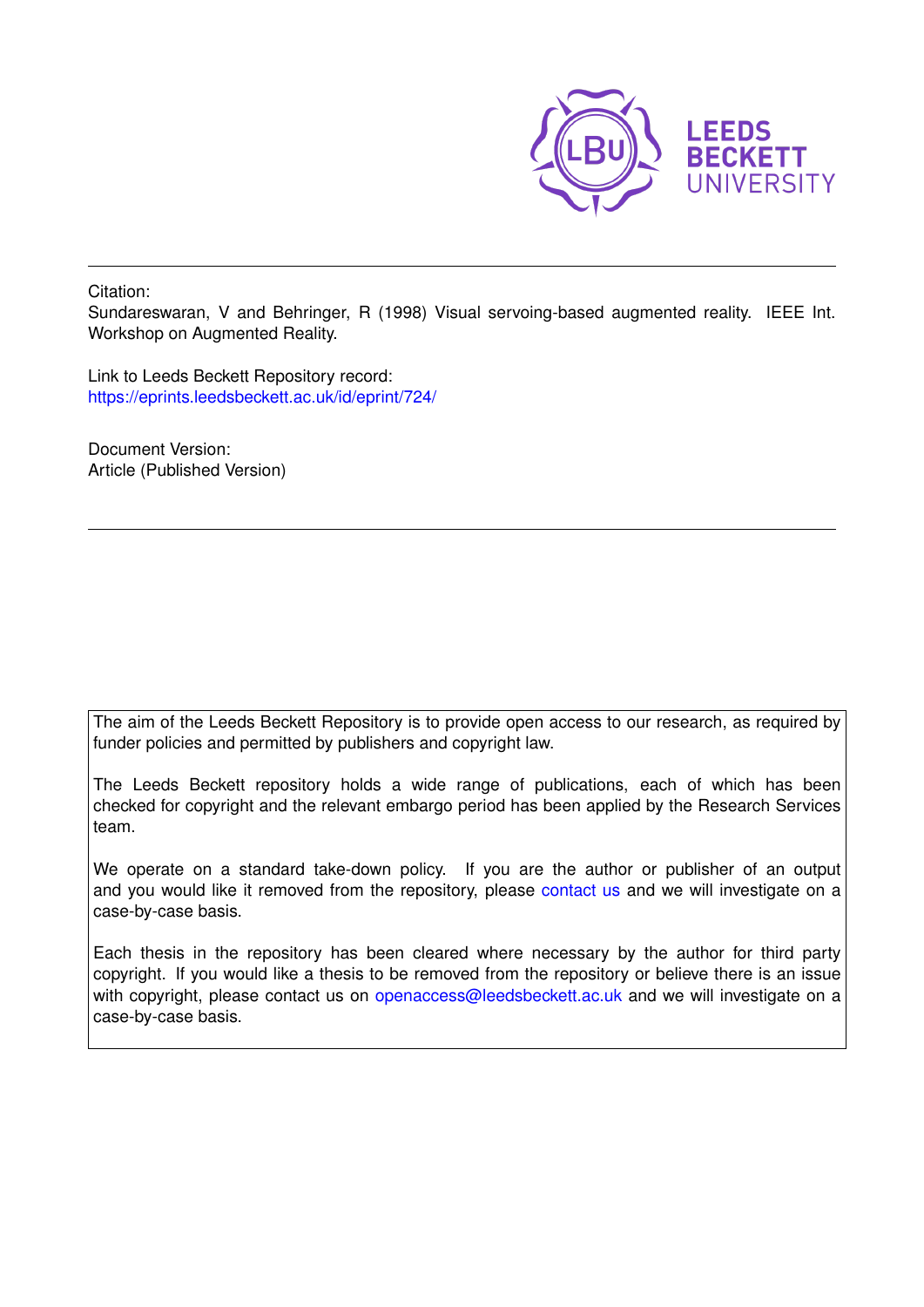# Visual Servoing-based Augmented Reality

V. Sundareswaran and R. Behringer

Rockwell Science Center 1049 Camino Dos Rios Thousand Oaks, CA 92360.

email: vsundar@rsc.rockwell.com, rbehringer@rsc.rockwell.com

# 1 Introduction

The notion of Augmented Reality (AR) is to mix computer-generated, synthetic elements (3D/2D graphics, 3D audio) with real world in such a way that the synthetic elements appear to be part of the real world. There are various techniques to accomplish this, including magnetic tracking of position and orientation, and video-based tracking. This paper focuses on the video-based AR in which a camera is used to image the real world, and the image is processed to determine where the computer-generated elements are to be displayed. Video-based AR is particularly popular among AR researchers because of the accuracy that can be achieved in video image processing.

The central problem in video-based Augmented Reality (AR) is the registration, or alignment of 3D graphical information with the image of a real scene. There are two ways in which an AR display could be presented to the user: a video monitor where the graphical elements are overlaid on the image seen by the camera, or a see-thru display in which only the graphics is displayed. In the case of a video monitor display, the graphical information should be positioned appropriately relative to the image of the object as seen by the camera. In the case of a see-thru display, the graphical information should be positioned on the display in such a way as to appear registered with the object being viewed through the display. In either case, if the position and orientation of the camera relative to the scene are known, the graphical rendering can be done correctly. In the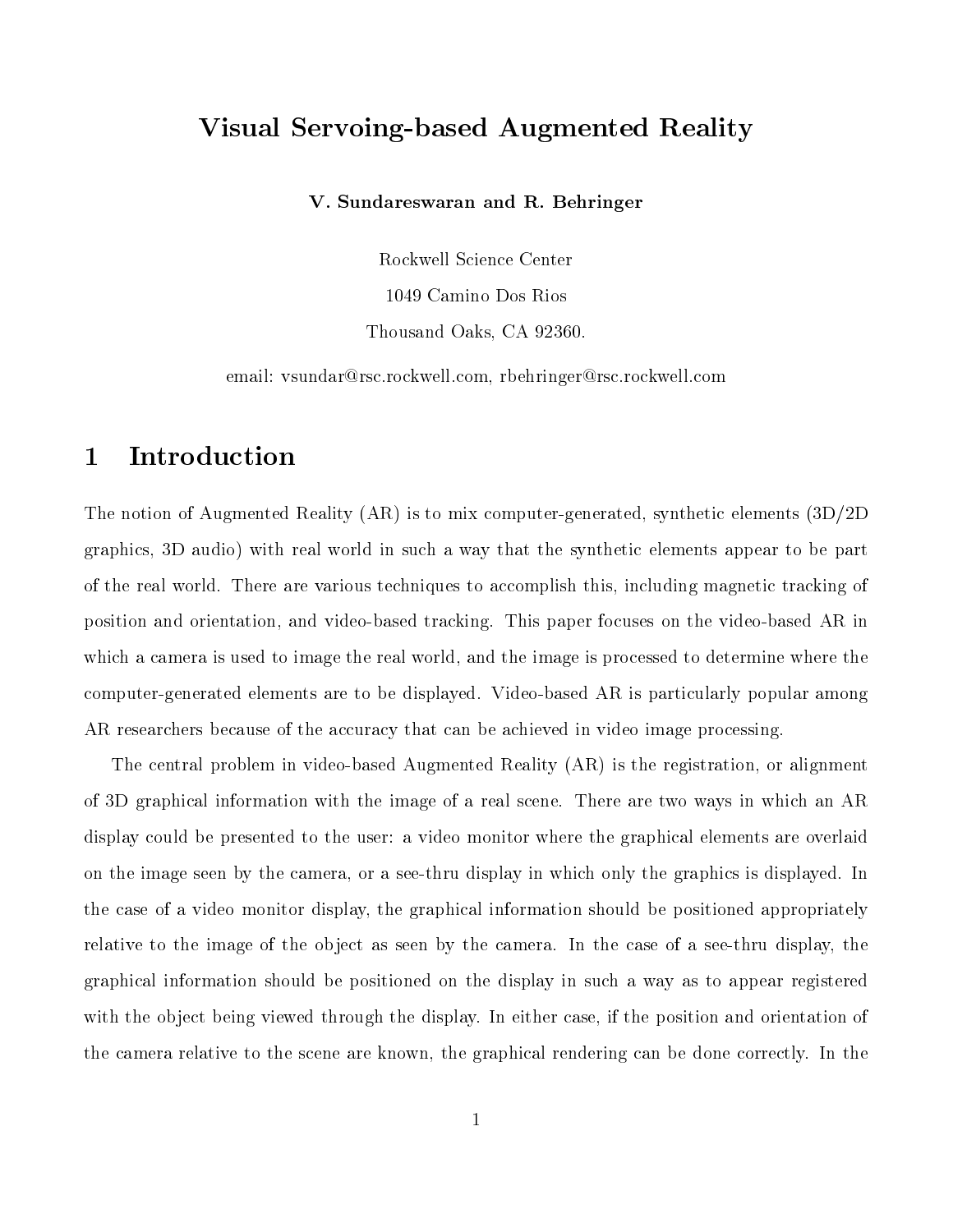case of the see-thru display, the transformation from the camera to the viewer's eye should also be taken into account while rendering. Research in AR has focused on the registration problem during the past several years.

# 2 Background

There are three major approaches to solve the registration problem. These are: object pose estimation methods, observer pose estimation methods, and camera motion estimation methods. In theory, the first two approaches should map to the same general type of solution to determine the relative pose between the object and the observer. However, specific object/observer pose estimation methods from computer vision have been adapted for AR applications.

Object pose estimation methods determine the position and orientation of the object, for e.g., a plane containing landmarks such as LED patterns (MIT) or colored dots (Neumann and Cho, 1996). These are based on pose determination schemes such as Fischler and Bolles (1981). The aforementioned method involves solving a quadratic polynomial. Typically, the landmarks are located using image processing, and the pose is determined in each frame. The pose is then used to render the 3D model. Geometric invariants around the landmarks (Uenohara and Kanade, 1995) and affine coordinate system-based approches (Kutulakos and Vallino, 1996) are also used to determine object pose.

Magnetic tracking can readily provide the position and orientation of the observer (e.g., Webster et al., 1996, State et al., 1996). The major limitations of magnetic tracking are its short range (typically 8 ft radius) and sensitivity to metallic ob jects in the vicinity. Video-based observer pose estimation methods attempt to compute the position and orientation of the camera from the position of landmarks in the images. In a surgical application, Grimson etal. (1996) used a data-model minimization, a least squares minimization of distance between the image data and 3D model data obtained a priori by scanning with a laser rangefinder. Using the "Hung-Yeh-Harwood pose estimation method," Hoff et. al (1996) at Colorado School of Mines developed an observer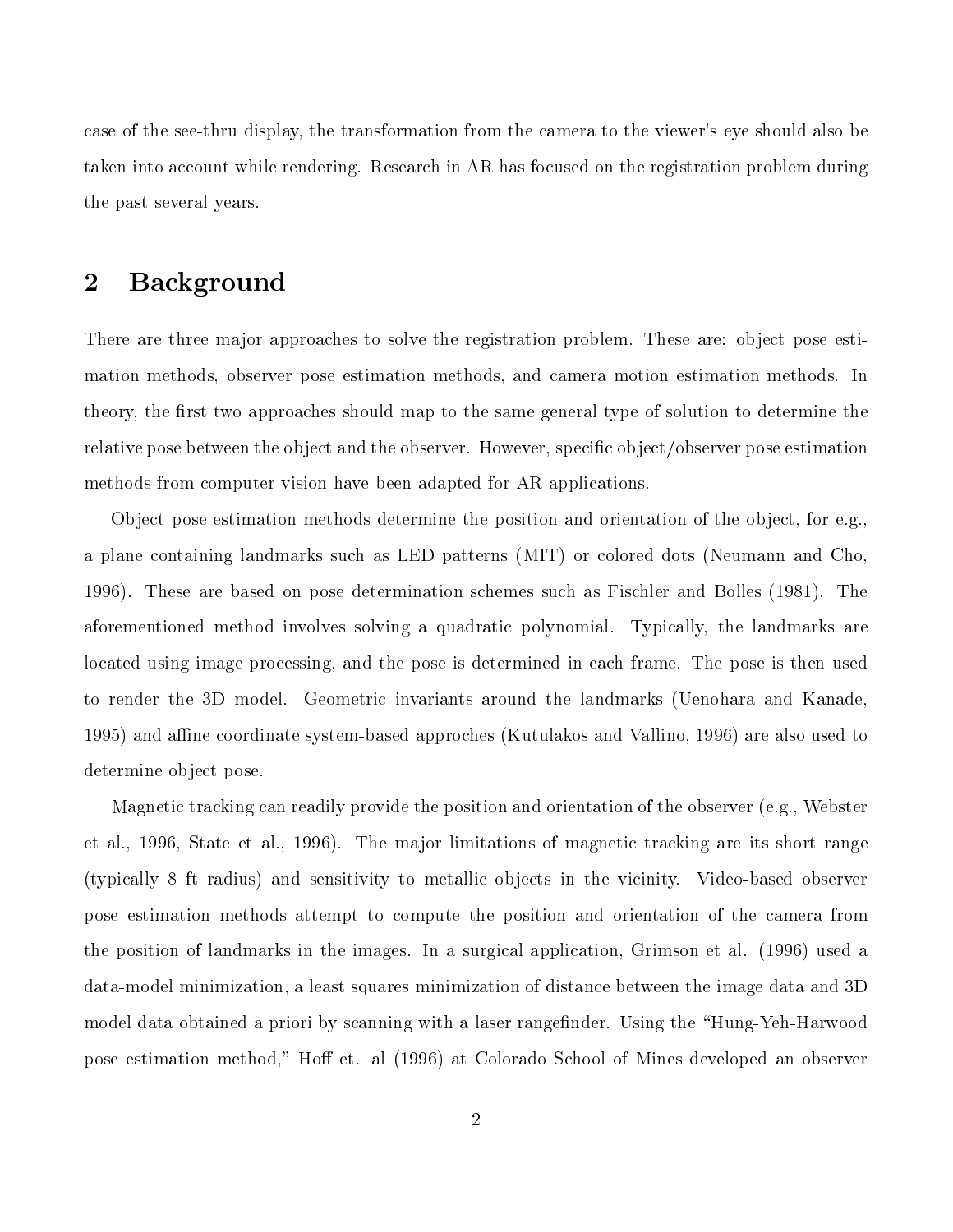pose estimation from concentric circle markers. The work at UNC (State et al., 1996) integrated magnetic tracking and video-based observer pose estimation to demonstrate a robust system for AR.

Our approach falls under the third category of approaches: motion estimation. The general problem of reliable 3D motion estimation from image features is largely an unsolved problem in computer vision. However, by restricting to the subproblem of easily identiable landmarks, the motion estimation problem can be solved. Koller et al. (1997) used a linear acceleration model for the camera motion to determine the motion of the camera to determine where the graphical elements are to be displayed. Our approach is based on the mathematical formalism of visual servoing, explained in the next section.

## 3 3D tracking

In this section, we describe the algorithm for tracking an object in three dimensions based on 2D coordinates of object features, and known 3D model of the object. The algorithm is based on principles from visual servoing.

### 3.1 Visual Servoing

Visual servoing is controlling a system - typically, a robot end-effector - based on processing visual information. It is a well-developed theory for robotic vision (Espiau etal., 1992, Feddema and Mitchell 1989, Hashimoto 1993, Papanikolopoulos et. al 1993, Sundareswaran et al., 1996, Weiss et al., 1987). Visual servoing is carried out in a closed-loop fashion, as shown in Fig.1. We would like the set of system states s to attain certain target values  $s_r$ . The current values of the states s are measured by a camera looking at the scene. We will illustrate the measurements by an example: we want to move the camera in such a way as to position the camera exactly 12 inches from a planar conguration of four dots with known geometry. From this known geometry, we can specify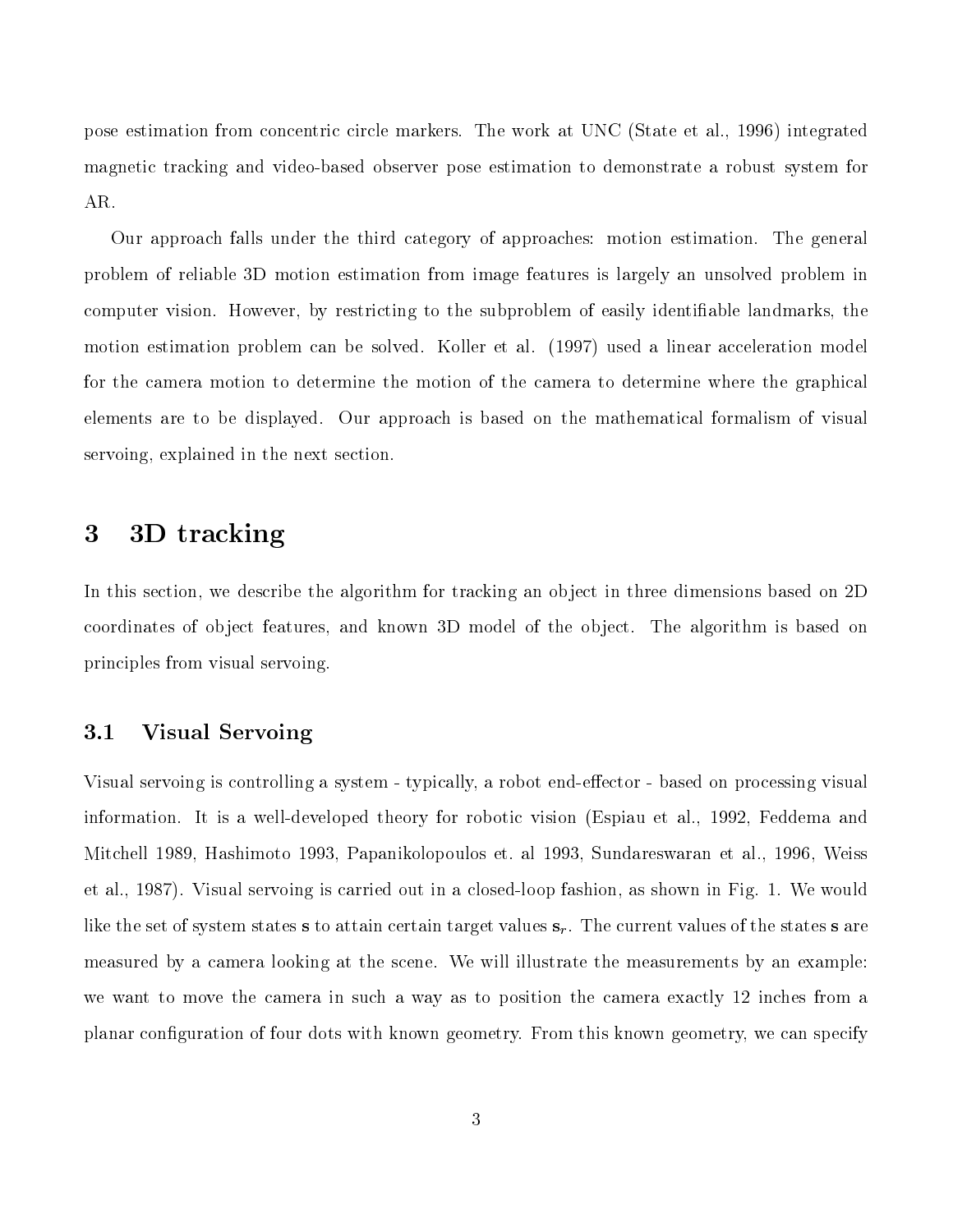

Figure 1: Schematic of the visual servoing approach.

the target configuration  $s_r$  of the four dots as will be seen by the camera in the final position of the camera. By processing the current image captured by the camera, we can also determine the current configuration s of the four dots.

The system uses the error (difference between the target values and current values) to determine the motion parameters T and to move the camera in order to reduce the error. We adopt the standard coordinate systems shown in Figure 2 (the spherical coordinates could be adopted as readily). The translational velocity T has components  $U, V$ , and  $W$ . The components of the rotational velocity are A, B and C.

To do this, we need to know the analytical relationship between the motion parameters and the state s. Usually, the forward relationship, namely the change in <sup>s</sup> due to parameters T and is known. The goal is to minimize  $\|\mathbf{s} - \mathbf{s}_r\|$ . Let us define the error function

$$
\mathbf{e} = \mathbf{s} - \mathbf{s}_r \tag{1}
$$

The change in the error is given by

$$
\dot{\mathbf{e}} = S_r.
$$

We would like the error function to decay exponentially:

e\_ = e;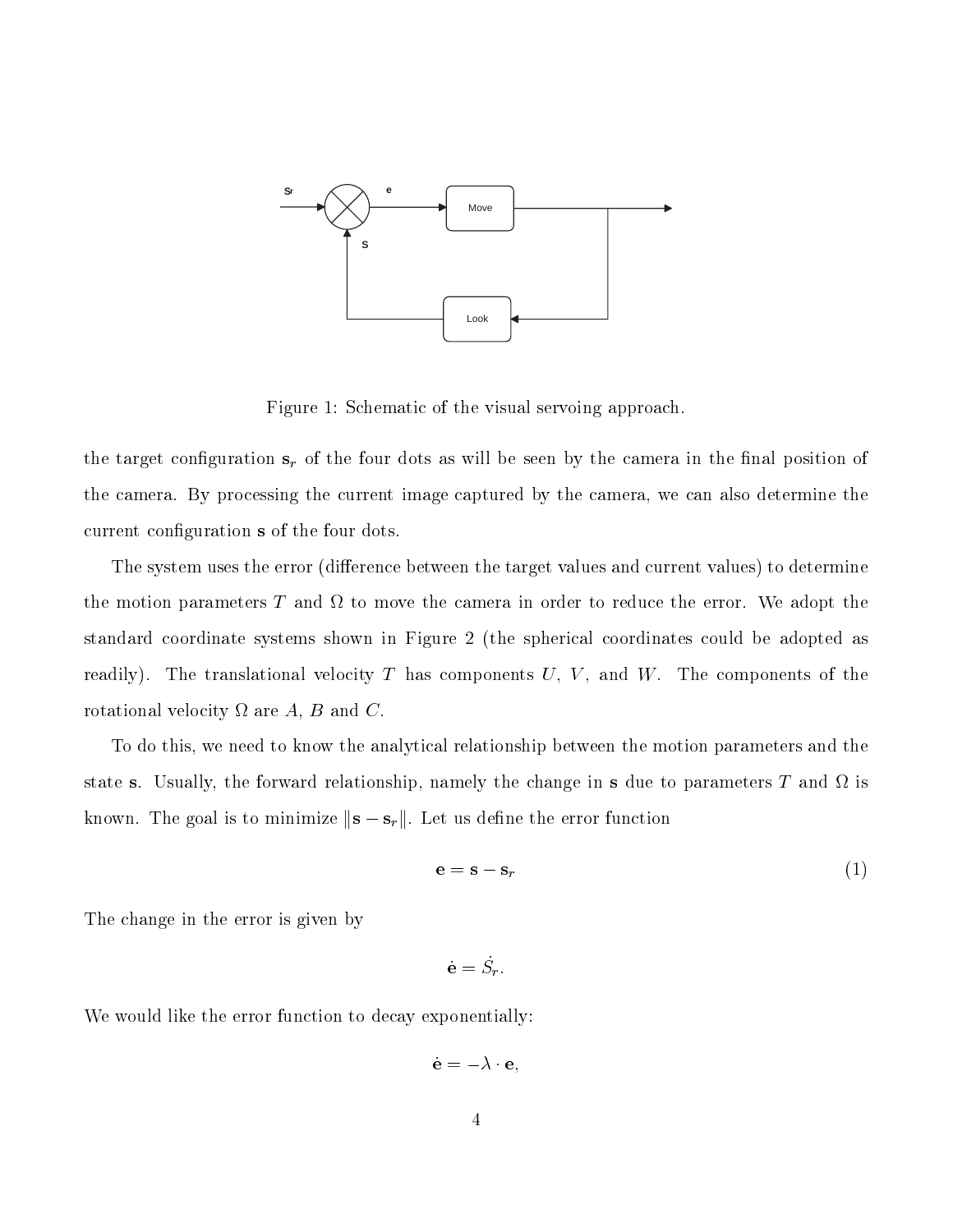

Figure 2: Coordinate systems and motion parameters.

where  $\lambda$ , the constant in the exponential, controls the decay rate (i.e., speed of convergence). Therefore  $\dot{\mathbf{s}} = -\lambda \cdot (\mathbf{s} - \mathbf{s}_r)$  From standard optic flow equations (see for e.g., Horn, 1987), we know that we can write the 2D displacement of an image feature at  $(x_p, y_p)$  as:

$$
\begin{array}{rcl}\n\dot{x}_p & = & \frac{1}{Z(x_p, y_p)} \left[ -U + x_p W \right] + A x_p y_p - B \left[ 1 + x_p^2 \right] + C y_p, \\
\dot{y}_p & = & \frac{1}{Z(x_p, y_p)} \left[ -V + y_p W \right] + A \left[ 1 + y_p^2 \right] - B x_p y_p - C x_p.\n\end{array} \tag{2}
$$

We assume that the images are planar, obtained by the pin-hole perspective approximation with a focal length of unity (see Figure 2). This relationship between change in 2D projection of a point and the motion parameters is of the form

$$
\dot{\mathbf{s}} = L\left(\begin{array}{c}T\\ \Omega\end{array}\right),\tag{3}
$$

where L is the "interaction matrix" consisting of 2D coordinates  $(x_p, y_p)$  and the depth Z of the 3D point projected at  $\mathbf{v}_i$ ,  $\mathbf{v}_j$ ,  $\mathbf{v}_j$ ,  $\mathbf{v}_j$ ,  $\mathbf{v}_j$ ,  $\mathbf{v}_j$ ,  $\mathbf{v}_j$ ,  $\mathbf{v}_j$ ,  $\mathbf{v}_j$ ,  $\mathbf{v}_j$ ,  $\mathbf{v}_j$ ,  $\mathbf{v}_j$ ,  $\mathbf{v}_j$ ,  $\mathbf{v}_j$ ,  $\mathbf{v}_j$ ,  $\mathbf{v}_j$ ,  $\mathbf{v}_j$ ,  $\mathbf{v}_j$ ,  $\mathbf$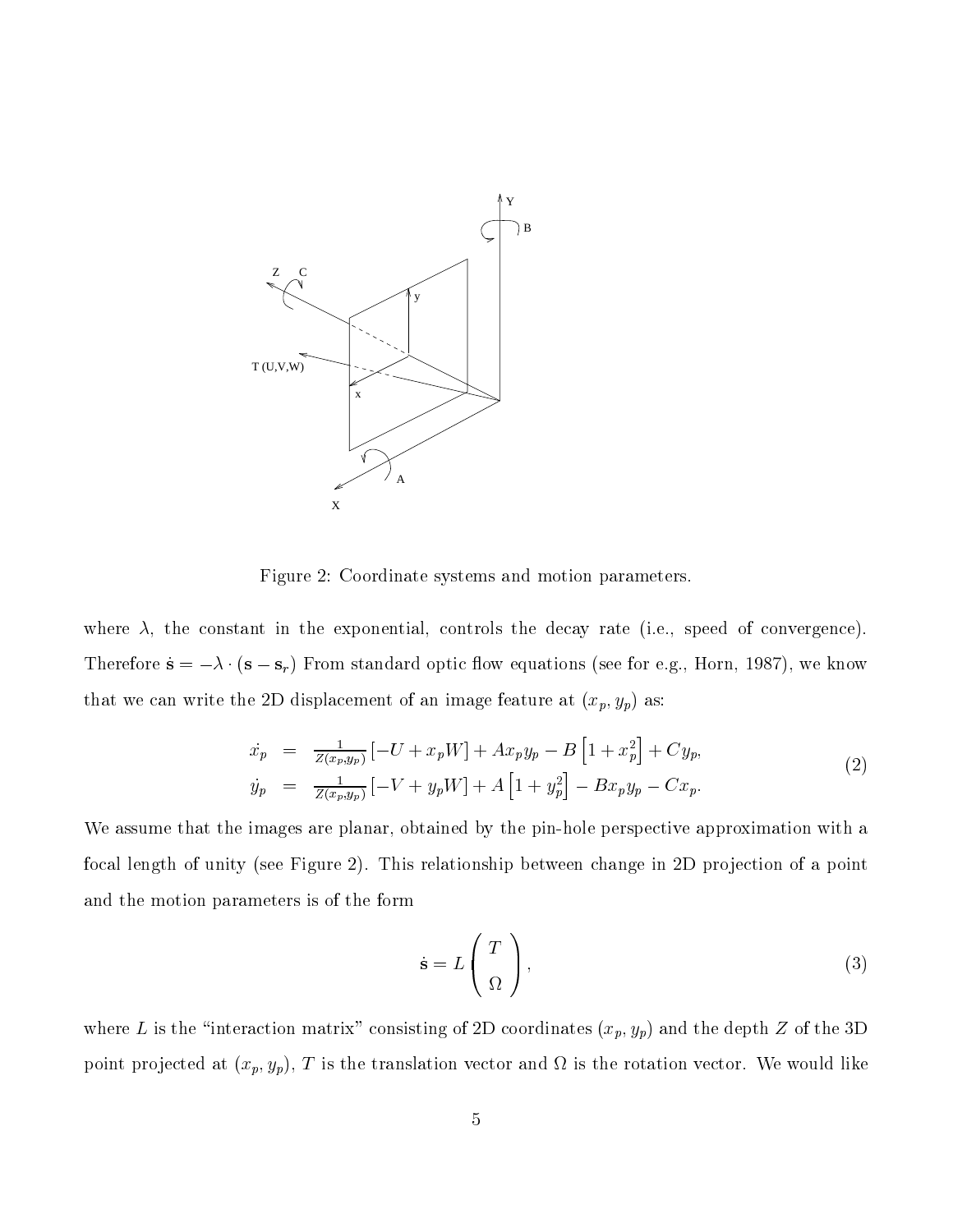.. Assuming that the motion of  $\lambda$  , we have the motion to the motion  $\lambda$  and the motion  $\lambda$  and  $\lambda$ obtain:

$$
L\left(\begin{array}{c} T \\ \Omega \end{array}\right) = -\lambda \mathbf{e}.\tag{4}
$$

Inverting Eqn. 4, we get the control law

$$
\left(\begin{array}{c} T \\ \Omega \end{array}\right) = -\lambda L^{+} \mathbf{e},\tag{5}
$$

where  $L_{\perp}$  is the pseudo-inverse of  $L$ .

This allows us to compute the motion of the camera required to minimize the error **e**. When performed in closed-loop, the value s will reach  $s_r$  when error **e** is reduced to zero.

#### 3.2 Application to AR

In vision-based AR, landmarks or features are chosen on the object to be registered with, and these can be measured on the image taken by the camera, as well as on the 2D rendering of the 3D scene as seen by the "virtual" camera. The goal of the AR process is to maintain the alignment between the image landmarks and the graphical rendering of the landmarks (these need not actually be rendered). In other words, we would like to minimize the error between these two sets of values, yielding the following choice: the target values  $(s_r)$  are measured from the image, the current values (s) measured from the graphics, and the control (computed from Eqn. 5 )is applied to the virtual camera that renders the 3D scene. The goal of the control process is to minimize the difference between the image location of the landmarks and the rendered position of the landmarks. Evidently, if successful, this control process will achieve the registration of the image and the model. If operated continuously, the control process will keep the model registered with the image.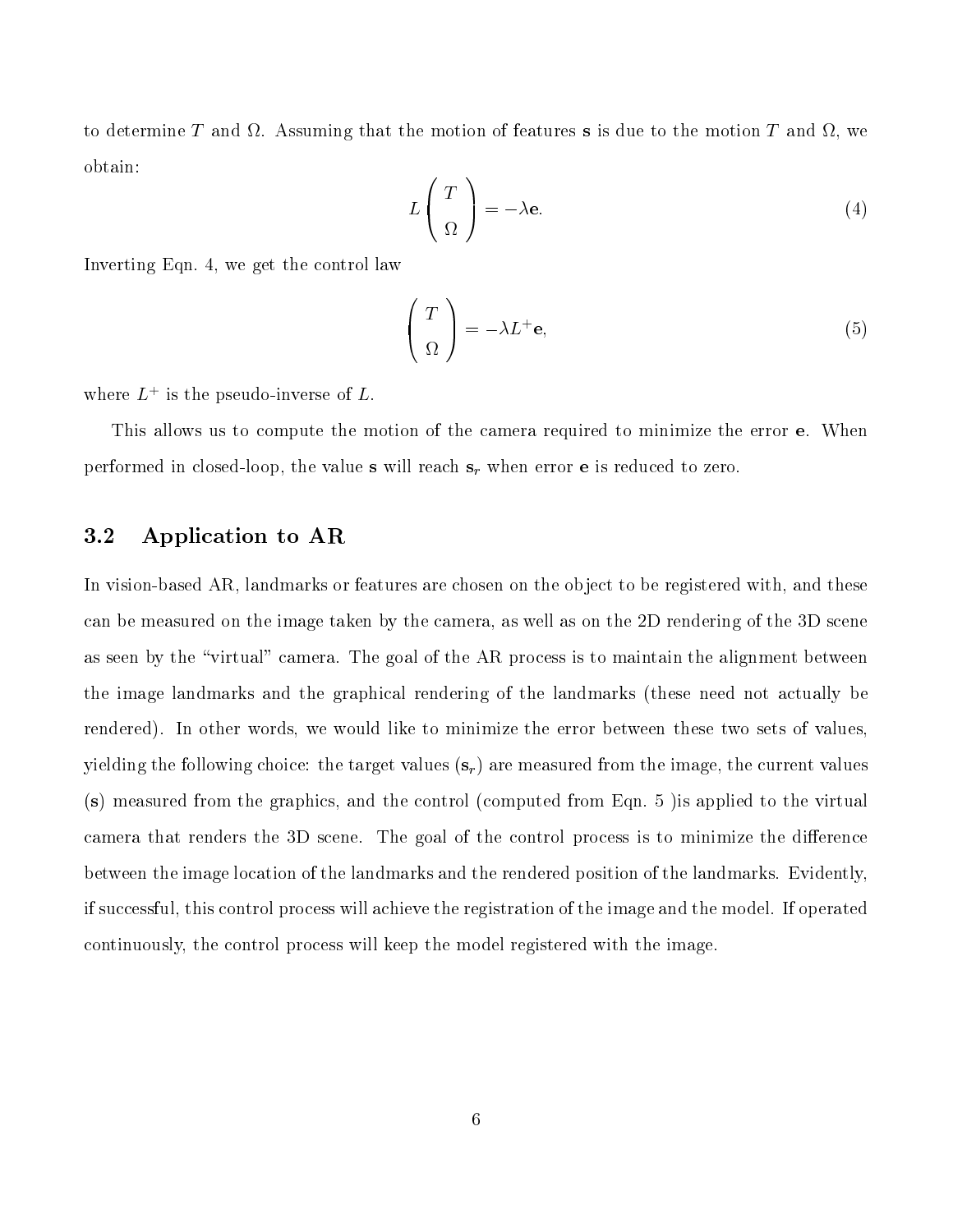#### Experimental results  $\overline{\mathbf{4}}$

We have implemented the visual servoing-based AR on a PC with 200 MHz Pentium Pro processor, an Imaging Technology framegrabber, and an OpenGL accelerator card. The landmarks are circular concentric ring markers. Each marker has a unique internal structure, and this identifies the marker uniquely in images. The circular shape simplifies the image processing to locate and identify the markers. The overall flow diagram of the system is shown in Figure 3.



Figure 3: Flow diagram of the system

The image is grabbed by the Imaging Technology framegrabber, and the processing is carried out in the CPU. The graphical rendering is done using World Tool Kit (WTK). The system runs at 8-10 fps. The registration of the 3D wireframe model of a PC with an image of the PC is shown in Figure 4.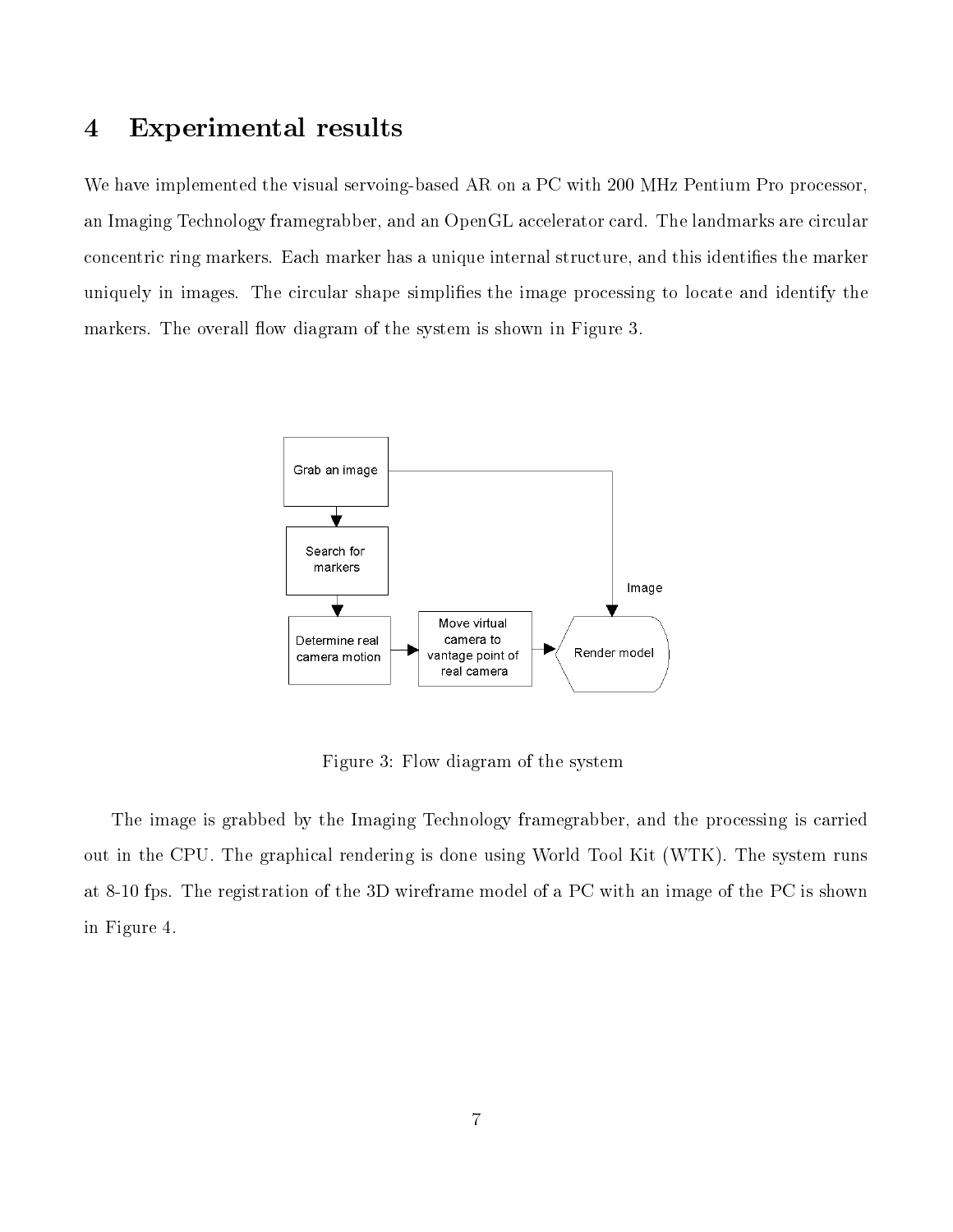

Figure 4: Sample frame from the visual servoing-based AR display. A sequence can be viewed at http://hci.rsc.rockwell.com/3Dreg.shtml.

# 5 Discussion

Minimizing the distance between image landmarks and their counterparts in the model projection is, by definition, the registration requirement. This minimization is carried out directly by the approach described in this paper. Thus, we believe that the visual registration problem is solved in a direct way by our approach. Also, since the loss of alignment is due to motion, computing the motion to reduce misalignment is a direct solution. The six motion parameters-three translational velocity components, and three rotational velocity components-are computed, and the virtual camera is "moved" with these parameters. Since the computation is carried out in closed loop, the motion of the camera is imitated by the virtual camera rendering the graphics.

The approach is independent of the type of landmark, as long as at least four of them can be detected and identied (i.e., the corresponding model landmarks can be determined). Three landmarks are required to determine the six motion parameters (three landmarks yield two equations each, as in Eqn. 2). However, to resolve the ambiguity of planar orientation, we need at least four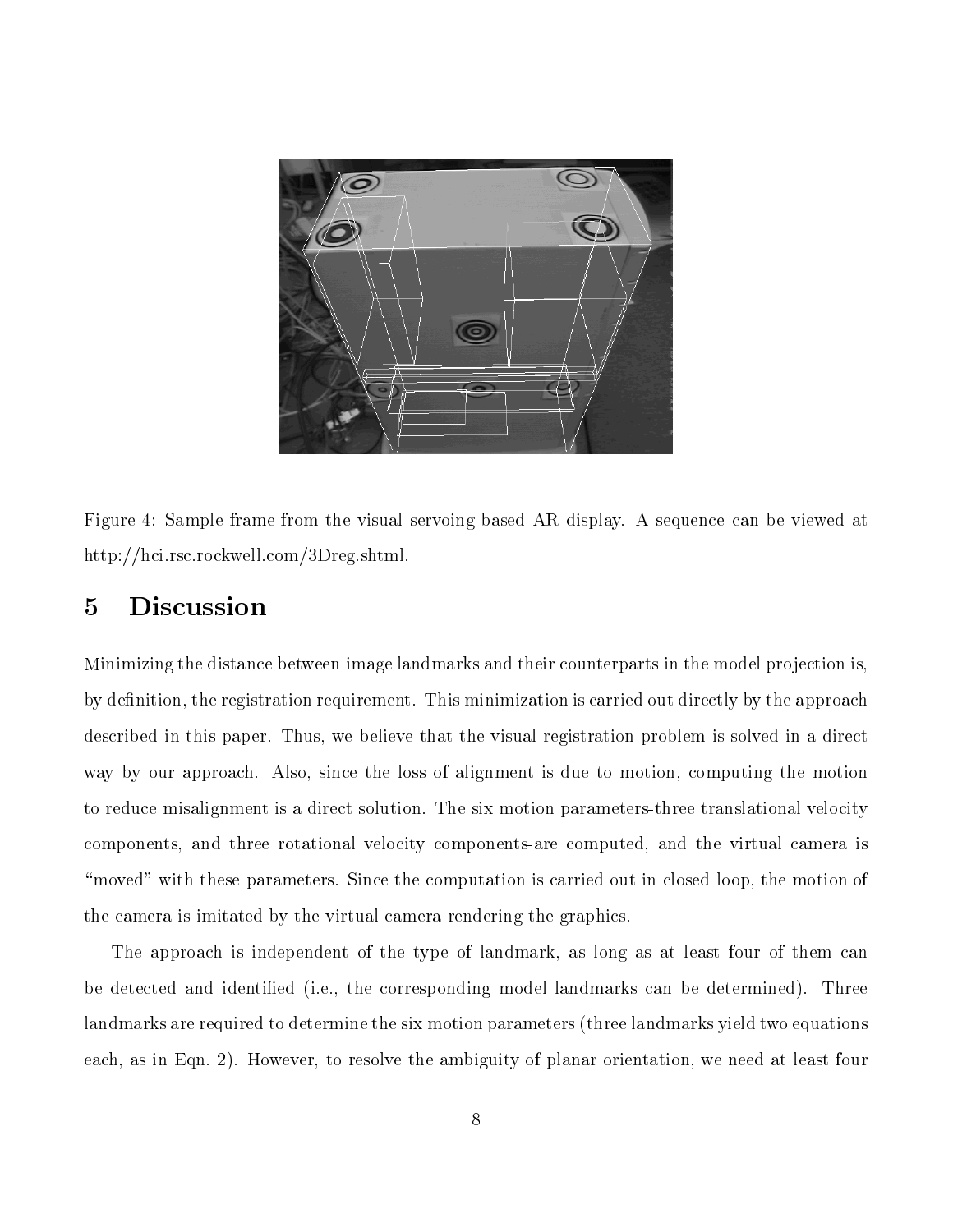landmarks. When more than four landmarks can be detected, we have an overdetermined system, and the redundancy increases robustness. Non-coplanar landmarks also increase the robustness.

In the description of Equation 3, we noted that the computation requires the Z values of the landmarks. Normally, in an image processing situation, this will be a problem since the depth values are not known. But in the AR application, this is obtained from the rendered scene since the geometry of the model and the position of the viewpoint are known. However, the implication of this, and of Equation 2 is that the motion computations are valid only in a region around the current coordinates. If the motion is so fast that the control cannot keep up with the motion, the control will break down. In practice, this did not appear to cause problem for reasonable, hand-held motion of the camera. If the camera were to be head-mounted, additional sensors (e.g., inertial) may be needed to supplement the tracking while the visual control catches up.

In our current implementation, there is no temporal flow of information. A Kalman filtering approach could be used to enhance the performance by predicting the state of the system, as done for example in Azuma 1995, and Koller 1997.

# 6 Conclusions

In this paper we presented a new approach to solving the registration problem in vision-based AR, by using the visual servoing technique. Our implementation results are encouraging, and the registration algorithm is being filed for patent.

# References

- [1] Azuma, R. 1995. Predictive Tracking for Augmented Reality. Ph.D. Dissertation, University of North Carolina at Chapel Hill. Computer Science technical report TR#95-007, February 1995.
- [2] Espiau, B., Chaumette, F., and Rives, P. 1992. A new approach to visual servoing in robotics. IEEE Trans. on Robotics and Automation,  $8(3):313-326$ .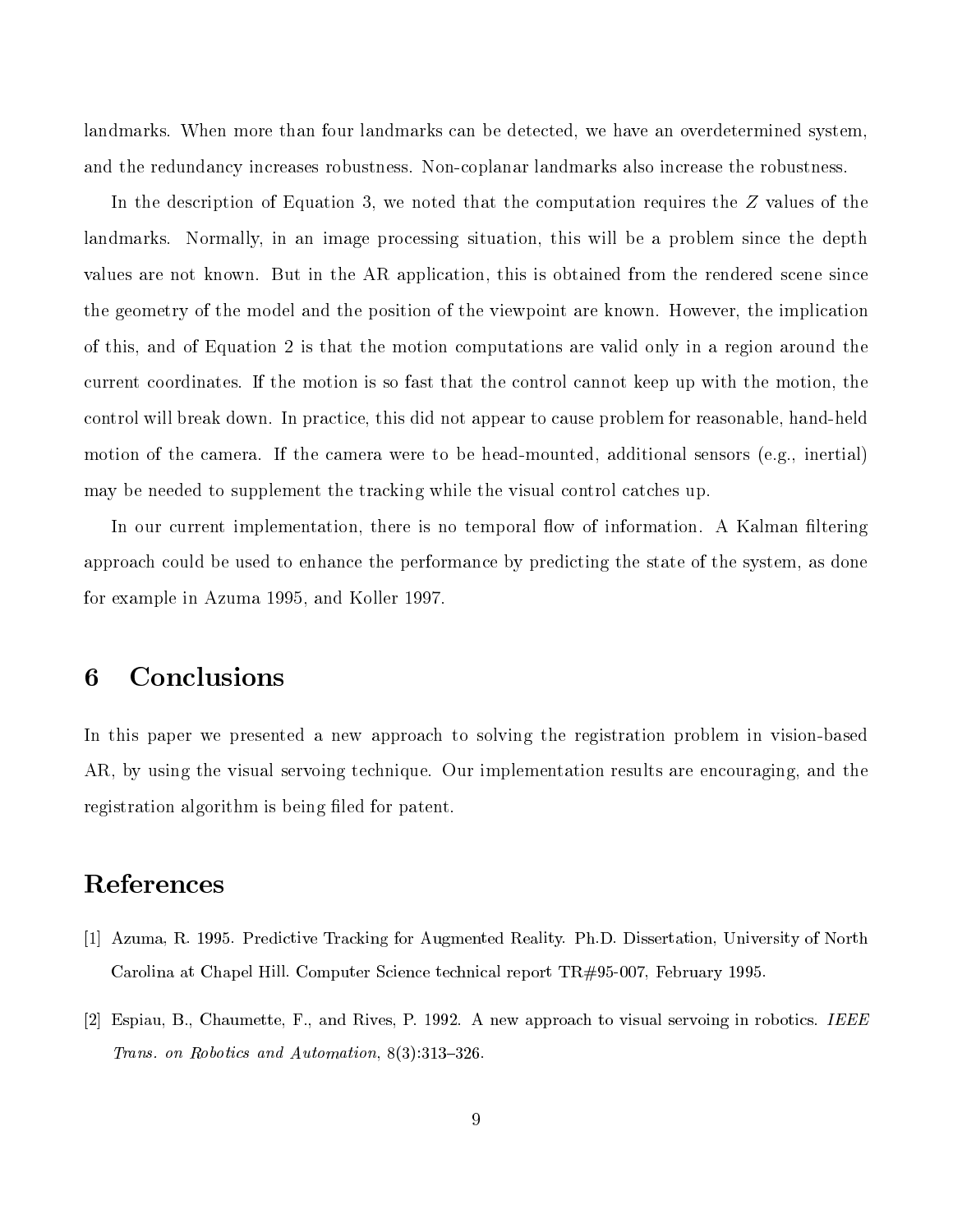- [3] Feddema, J.T., and Mitchell, O.R. 1989. Vision-guided servoing with feature-based tra jectory generation. IEEE Trans. on Robotics and Automation,  $5(5):691-700$ .
- [4] Fischler, M.A., and Bolles, R.C. 1981. Random Sample Consensus: A paradigm for model fitting with applications to image analysis and automated cartography. Graphics and Image Processing, 24(6):381- 395.
- [5] Grimson, W.E.L., Ettinger, G. J., White, S.J., Lozano-Perez, T., Wells III, W.M., and Kikinis, R. 1996. An automatic registration method for frameless stereotaxy, image guided surgery, and enhanced reality visualization. IEEE Transactions on Medical Imaging, 15(2):129-140.
- [6] Grosso, E., Tistarelli, M., and Sandini, G. 1992. Active/dynamic stereo for navigation. Lecture Notes in Computer Science 588: Computer Vision– $ECCV$  '92, ed. G. Sandini. Santa Margherita: Springer-Verlag, pp.  $516-525$ .
- [7] Hashimoto, K. ed. 1993. Visual Servoing, volume 7 of World Scientic Series in Robotics and Automated Systems. Singapore: World Scientic.
- [8] Hoff, W. A., Lyon, T., and Nguyen, K. 1996. Computer Vision-based registration techniques for augmented reality. Proc. of Intelligent Rootics and Computer Vision XV, Vol 2904 in Intelligent Systems and Advanced Manufacturing, SPIE, Boston, Massachusetts, pp.538-548.
- [9] Horn, B.K.P. 1987. Robot Vision. Cambridge: The MIT Press.
- [10] Koller, D., Klinker, G., Rose, E., Breen, D., Whitaker, R., and Tuceryan, M. 1997. Real-time Vision-Based Camera Tracking for Augmented Reality Applications. Proceedings of the ACM Symposium on Virtual Reality Software and Technology (VRST-97), Lausanne, Switzerland, pp. 87-94.
- [11] Kutulakos, K.N., and Vallino, J. 1996. Affine object representations for calibration-free Augmented Reality. Proc. IEEE Virtual Reality Annual Symposium (VRAIS).
- [12] MIT wearables group. http://wearables.www.media.mit.edu/projects/wearables/augmentedreality.html